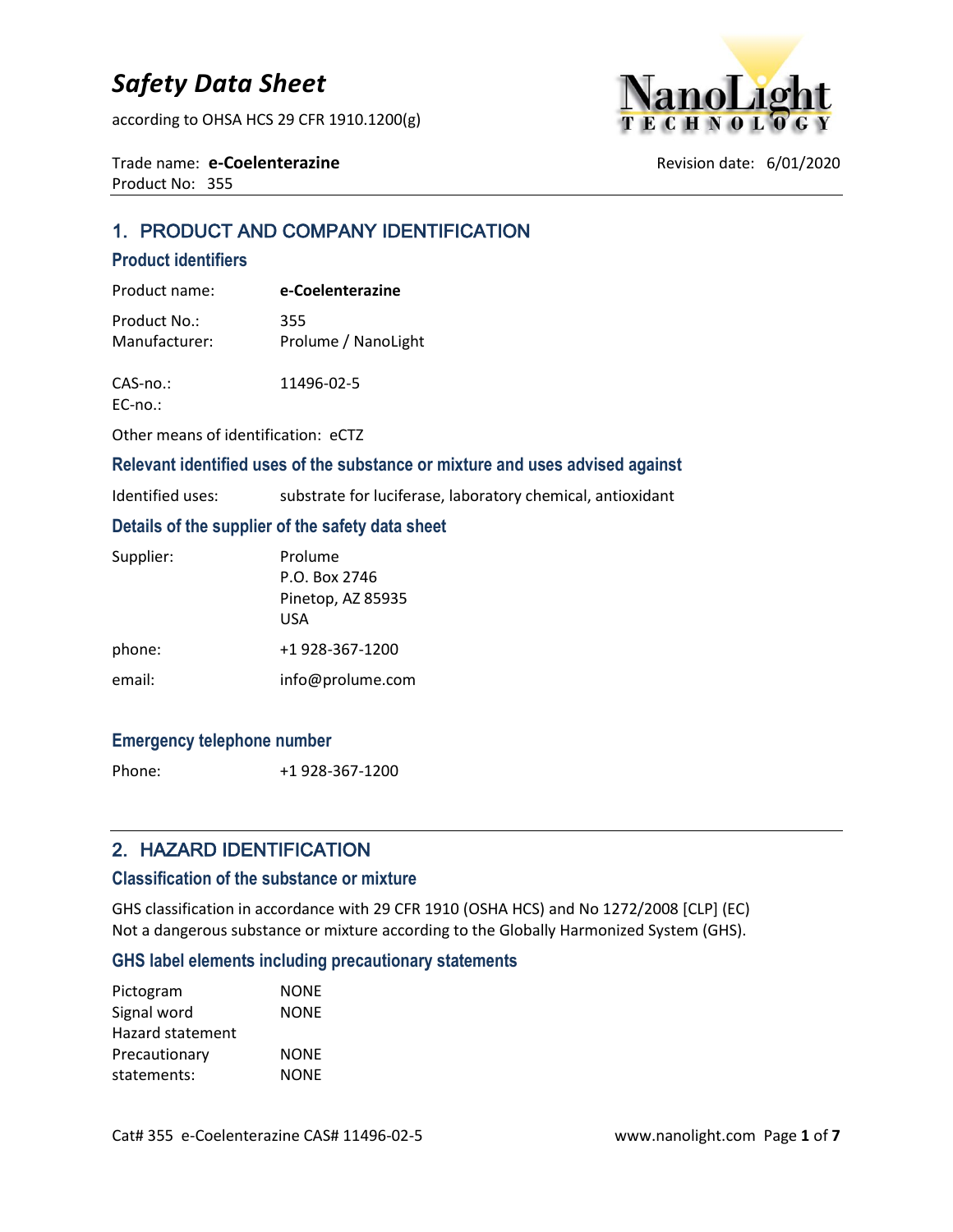according to OHSA HCS 29 CFR 1910.1200(g)



Trade name: **e-Coelenterazine Revision date: 6/01/2020** 

Product No: 355 NFPA ratings (scale 0-4) Health =  $0$  $Fire = 0$ Reactivity  $= 0$ 

HMIS-ratings (scale 0-4) Health  $= 0$  $Fire = 0$ Reactivity = 0

**Hazards not otherwise classified (HNOC) or not covered by GHS**

none

# 3. COMPOSTION/INFORMATION ON INGREDIENTS

#### **Substances**

| Synonyms:         | e-Coelenterazine, Coelenterazine-E, Benz[f]imidazol[1,2-a]quinoxalin-3(6H)-<br>one,5,11-dihydro-8-hydroxy-2-[(4-hydroxyphenyl0methyl]-12-(phenylmethyl) |
|-------------------|---------------------------------------------------------------------------------------------------------------------------------------------------------|
| Formula:          | $C_{28}H_{23}N_{2}O_{3}$                                                                                                                                |
| Molecular Weight: | 449.5 $g/mol$                                                                                                                                           |
| $CAS-No.$ :       | 114496-02-5                                                                                                                                             |

# 4. FIRST AID MEASURES

#### **Description of first aid measures**

#### **General advice**

Consult a physician. Show this safety data sheet to the doctor in attendance. Move out of dangerous area.

#### **If inhaled**

If breathed in, move person into fresh air. If not breathing, give artificial respiration. Consult a physician. **In case of skin contact**

Wash off with soap and plenty of water. Consult a physician.

#### **In case of eye contact**

Flush eyes with water as a precaution.

#### **If swallowed**

Do NOT induce vomiting. Never give anything by mouth to an unconscious person. Rinse mouth with water. Consult a physician.

### **Most important symptoms and effects, both acute and delayed**

### None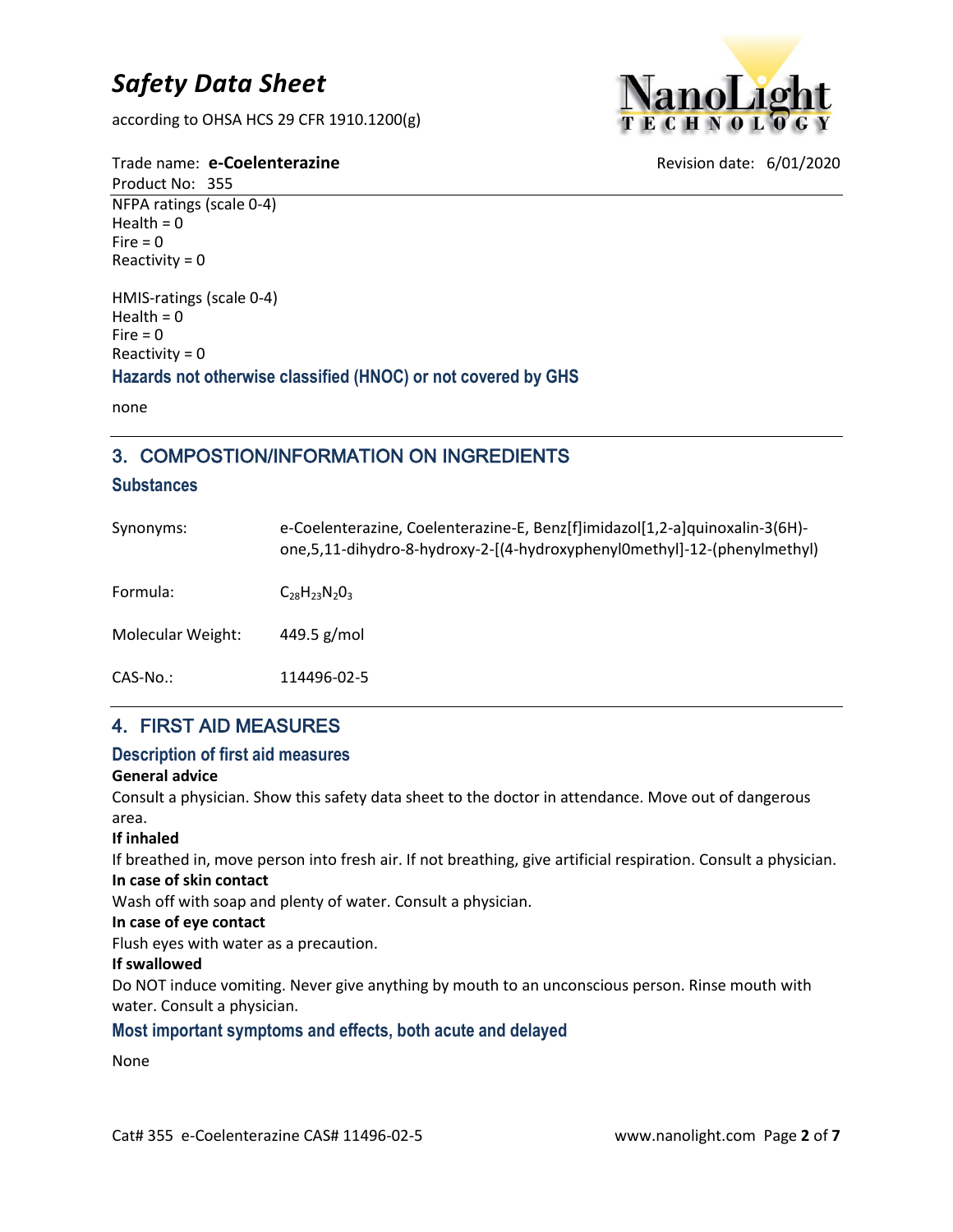according to OHSA HCS 29 CFR 1910.1200(g)



Trade name: **e-Coelenterazine Revision date: 6/01/2020** Product No: 355 **Indication of any immediate medical attention and special treatment needed**

No further relevant data available

# 5. FIREFIGHTING MEASURES

**Suitable extinguishing media**

Water, dry chemical, carbon dioxide, Halon, or standard foam **Special protective equipment for firefighters** Wear self-contained breathing apparatus for firefighting if necessary.

# 6. ACCIDENTIAL RELEASE MEASURES

#### **Personal precautions**

Avoid breathing vapors, mist or gas. Remove all sources of ignition.

**Environmental precautions**

Prevent further leakage or spillage if safe to do so. Do not let product enter drains.

#### **Methods and materials for containment and cleaning up**

Pick up and arrange disposal without creating dust. Sweep up and shovel. Keep in suitable, closed containers for disposal. Wipe surface with moist towel.

# 7. HANDLING AND STORAGE

#### **Precautions for safe handling**

Avoid inhalation of vapor or mist. Avoid direct contact with substance.

#### **Conditions for safe storage**

Keep container tightly closed in a dry and well-ventilated place. Store desiccated at -80 $^{\circ}$ C. Product is light sensitive. Protect from light at all times.

# 8. EXPOSURE CONTROLS – PERSONAL PROTECTION

#### **Components with workplace control parameter**

Substance: e-Coelenterazine, Cat.#355

Control parameter: No information available

#### **Personal protective equipment**

**Hand protection:** Handle with gloves. Gloves must be inspected prior to use. Use proper glove removal technique (without touching glove's outer surface) to avoid skin contact with this product. Dispose of contaminated gloves after use in accordance with applicable laws and good laboratory practices. Wash and dry hands.

**Respiratory protection:** Use respirators and components tested and approved under appropriate government standards such as NIOSH (US) or CEN (EU).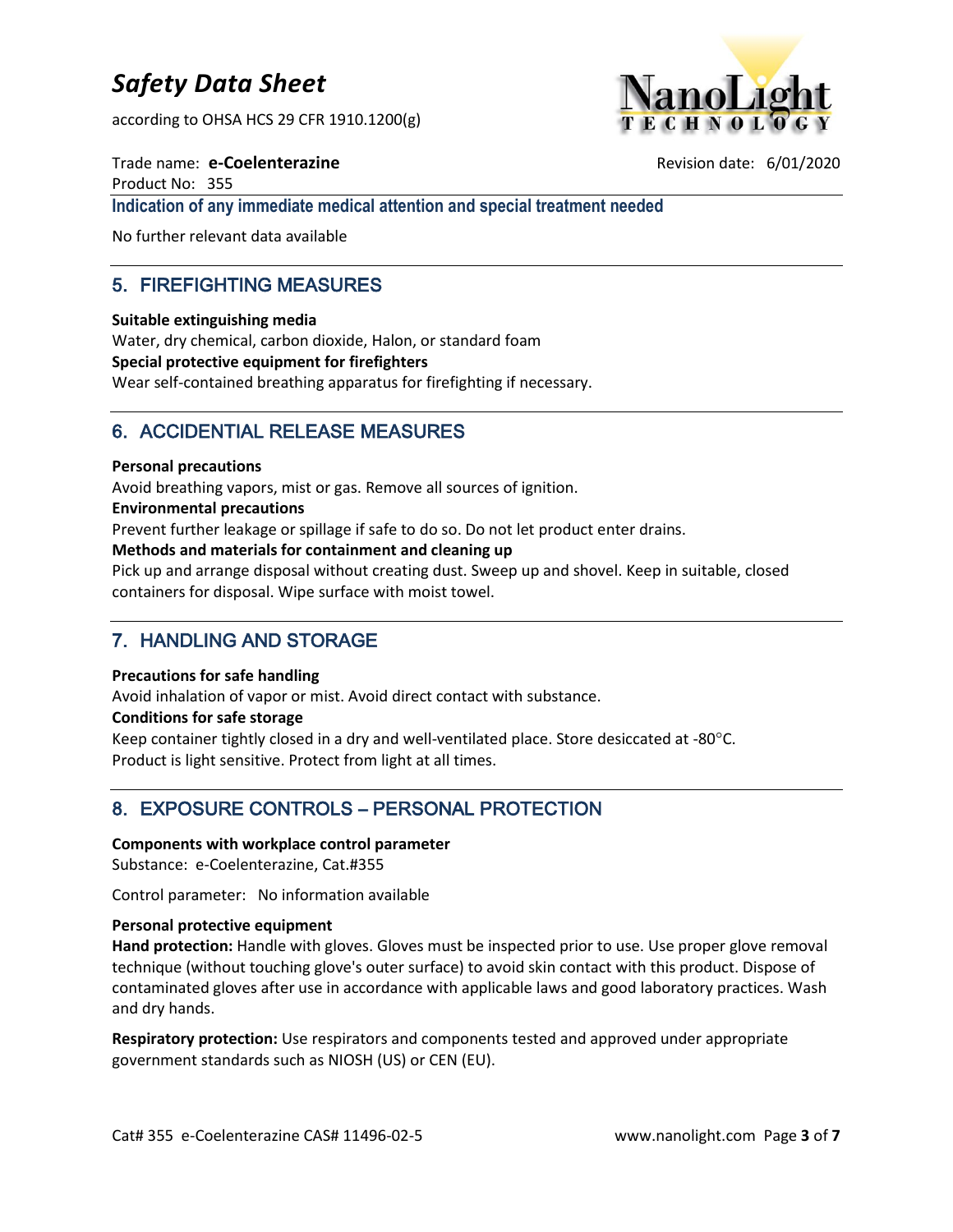according to OHSA HCS 29 CFR 1910.1200(g)



#### Trade name: **e-Coelenterazine Revision date: 6/01/2020**

Product No: 355

**Eye protection:** Safety glasses with side-shields conforming to EN166 Use equipment for eye protection tested and approved under appropriate government standards such as NIOSH (US) or EN 166(EU). **Hygiene measures:** Handle in accordance with good industrial hygiene and safety practice. Wash hands before breaks and at the end of workday.

# 9. PHYSICAL AND CHEMICAL PROPERTIES

| <b>Chemical Name</b>                    | e-Coelenterazine                 |
|-----------------------------------------|----------------------------------|
| Appearance                              | Yellow-orange crystalline powder |
| Odor                                    | No data available                |
| Odor threshold                          | No data available                |
| pH                                      | No data available                |
| Melting point / freezing point          | No data available                |
| <b>Boiling point</b>                    | No data available                |
| Flash point                             | No data available                |
| Evaporate rate                          | No data available                |
| Flammability                            | Not very flammable               |
| <b>Explosive limits</b>                 | No data available                |
| Vapor pressure                          | No data available                |
| Vapor density                           | No data available                |
| Relative density                        | No data available                |
| Solubility                              | Insoluble in water               |
| Partition coefficient: n-octoanol/water | No data available                |
| Auto-ignition temperature               | No data available                |
| Decomposition temperature               | No data available                |
| Viscosity                               | No data available                |
| <b>Explosive properties</b>             | No data available                |
| Oxidizing properties                    | No data available                |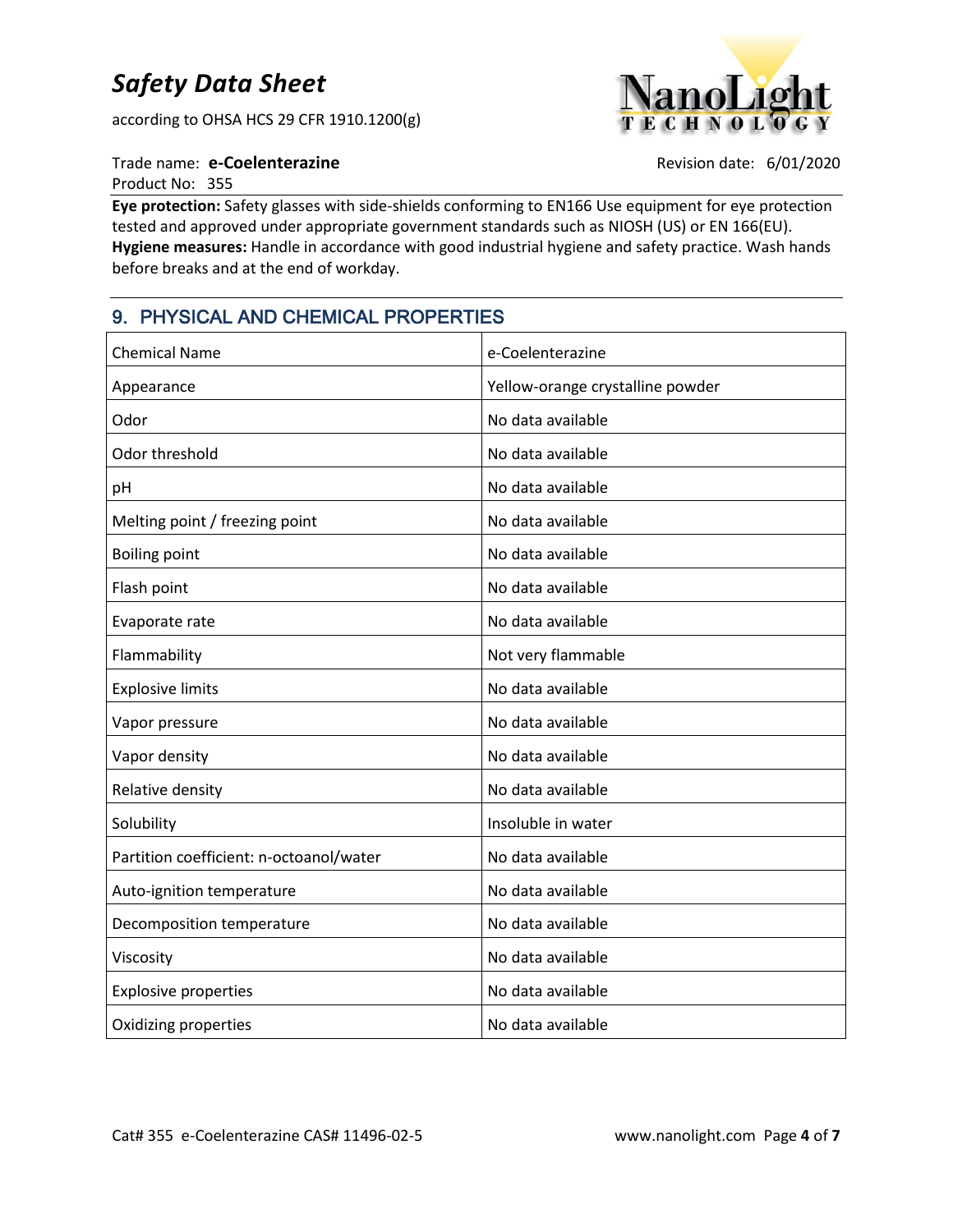according to OHSA HCS 29 CFR 1910.1200(g)



Trade name: **e-Coelenterazine Revision date: 6/01/2020** Product No: 355

# 10. STABILITY AND REACTIVITY

**Reactivity:** No data available

**Chemical stability:** Stable under recommended storage conditions.

**Possibility of hazardous reactions:** No data available.

**Conditions to avoid:** Keep away from moisture, air, and light.

**Materials to avoid:** Oxidizing agents

**Hazardous decomposition products:** Thermal decomposition may release acrid smoke and irritating fumes

### 11. TOXICOLOGICAL INFORMATION

| <b>Acute toxicity: Oral LD50</b> |                 | None                                                  |
|----------------------------------|-----------------|-------------------------------------------------------|
|                                  | Inhalation LC50 | None                                                  |
|                                  | Dermal LD50     | None                                                  |
|                                  |                 | Other information on acute toxicity no data available |

**Skin corrosion/irritation:** no data available

**Serious eye damage/eye irritation:** May be irritating in dust form

**Respiratory or skin sensitization:** May be irritating to respiratory tract and mucus membranes

**Germ cell mutagenicity:** no data available

#### **Carcinogenicity**

| IARC:  | No component of this product present at levels greater than or equal to 0.1% is<br>identified as probable, possible or confirmed human carcinogen by IARC. |
|--------|------------------------------------------------------------------------------------------------------------------------------------------------------------|
| ACGIH: | No component of this product present at levels greater than or equal to 0.1% is<br>identified as a carcinogen or potential carcinogen by ACGIH.            |
| NTP:   | No component of this product present at levels greater than or equal to 0.1% is<br>identified as a known or anticipated carcinogen by NTP.                 |
| OSHA:  | No component of this product present at levels greater than or equal to 0.1% is<br>identified as a carcinogen or potential carcinogen by OSHA.             |

**Reproductive toxicity:** no data available

**Specific target organ toxicity - single exposure** (Globally Harmonized System): no data available

**Specific target organ toxicity - repeated exposure** (Globally Harmonized System): no data available

**Aspiration hazard:** no data available

**Additional Information RTECS:** None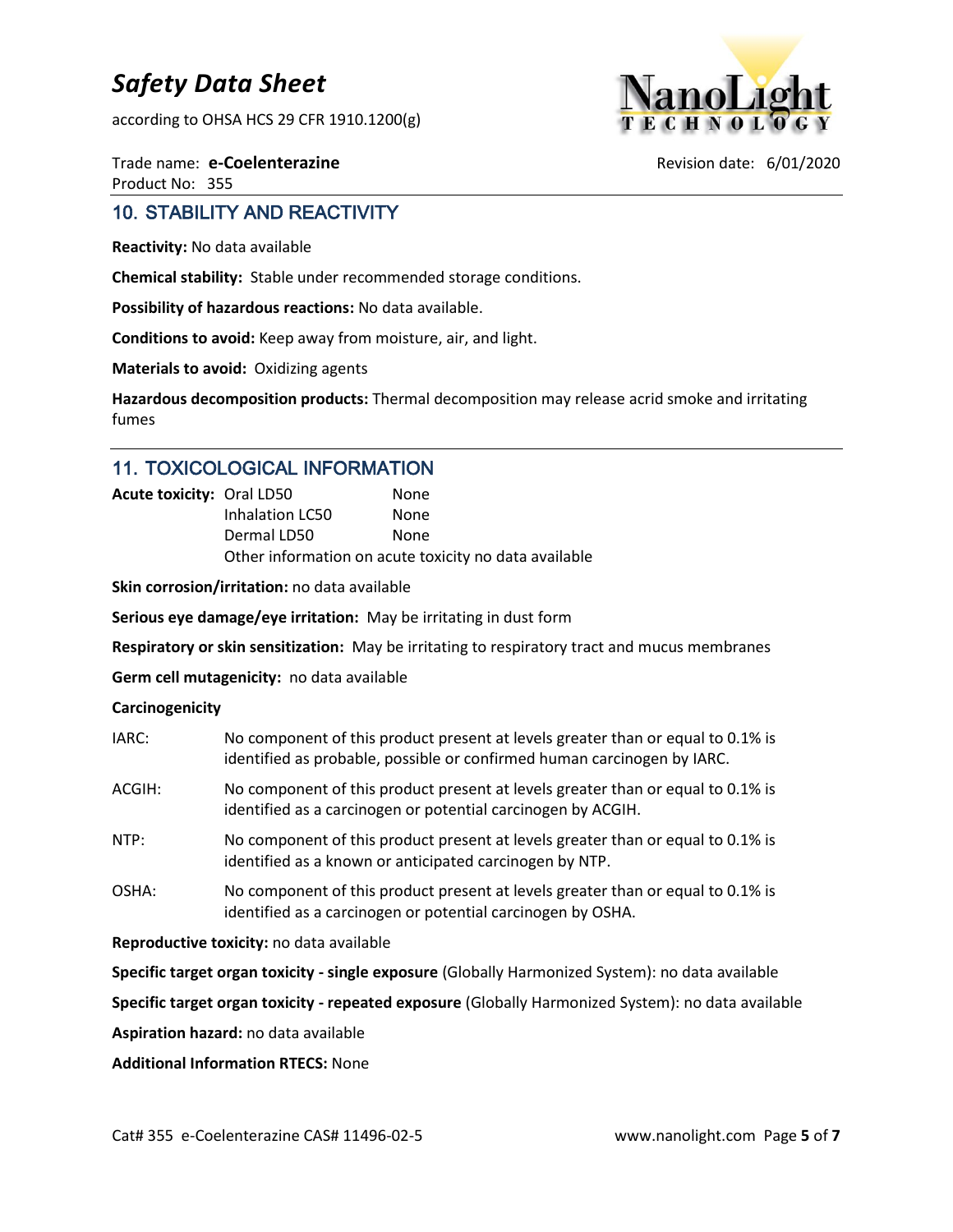according to OHSA HCS 29 CFR 1910.1200(g)



Trade name: **e-Coelenterazine Revision date: 6/01/2020** Product No: 355

### 12. ECOLOGICAL INFORMATION

**Toxicity:** no information available

**Persistence and degradability:** no information available

**Biodegradation:** no information available

**Mobility in soil:** no information available

**Results of PBT and vPvB assessment:** no information available as chemical safety assessment not required/not conducted

**Other adverse effects:** An environmental hazard cannot be excluded in the event of unprofessional handling or disposal.

# 13. DISPOSAL CONSIDERATIONS

Do not dispose product directly into sewage. Consult local state or national regulation for proper disposal.

# 14. TRANSPORT INFORMATION

IATA, IMDG, DOT(US) not dangerous good UN number: none UN proper shipping name: none Transport hazard class: none Packing group: none Environmental hazards: none Special precaution for user: none

# 15. REGULATORY INFORMATION

US Federal Regulations US Toxic Substances Control Act(TSCA): Not listed

SARA 302: No chemicals were found.

SARA 313: No chemicals were found.

SARA 311/312 Hazards: No chemicals were found.